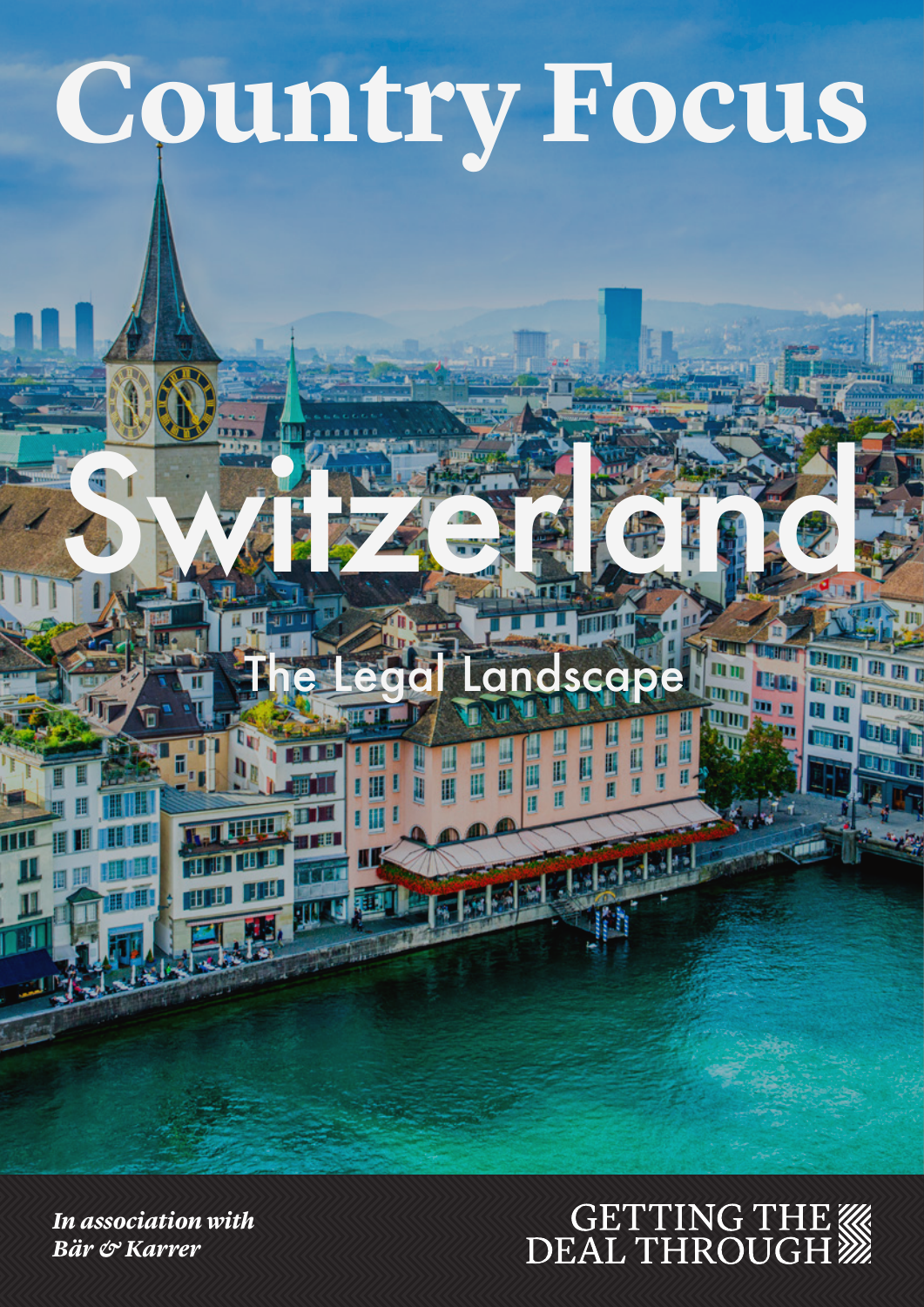Senior business development manager: Adam Sargent *adam.sargent@gettingthedealthrough.com* Readership Development Manager: Rosie Oliver *rose.oliver@gettingthedealthrough.com* Product marketing manager: Kieran Hansen *subscriptions@gettingthedealthrough.com*

Publisher: Gideon Roberton

Cover: iStock.com/AleksandarGeorgiev

No photocopying. CLA and other agency licensing systems do not apply. For an authorised copy contact Adam Sargent, tel: +44 20 3780 4104

This publication is intended to provide general information on law and policy. The information and opinions which it contains are not intended to provide legal advice, and should not be treated as a substitute for specific advice concerning particular situations (where appropriate, from local advisers).

#### Law **Business** Research

Published by Law Business Research Ltd 87 Lancaster Road London, W11 1QQ, UK Tel: +44 20 3780 4104 Fax: +44 20 7229 6910 ©2017 Law Business Research Ltd

# **Country Focus**

**Switzerland: The Legal Landscape**  *In association with* **Bär & Karrer Switzerland: The Legal Landscape**<br>*In association with* 

Welcome to **Country Focus:** *The Legal Landscape.*

This new Getting The Deal Through initiative is designed to offer in-house legal departments, as well as private practice lawyers with an international clientele, a concise 'helicopter view' of the legal environments in which they do business, or where they may be considering investment.

*The Legal Landscape* addresses the key factors that underpin civil and common law legal frameworks, policy, regulation and enforcement, taxation, organisational behaviour and investor strategies.

Getting the Deal Through has canvassed general counsel at more than 100 multinational corporations and financial institutions to focus on the first points of legal reference that in-house counsel need to know when assessing unfamiliar jurisdictions where they may seek opportunities or be exposed to risk. The following questions and answers cover the essential areas of consideration in their 'first step' analysis.

We would like to thank the team at Bär & Karrer– one of Switzerland's premier law firms – for their valued contribution on the country's legal system

### GETTING THE

London July 2017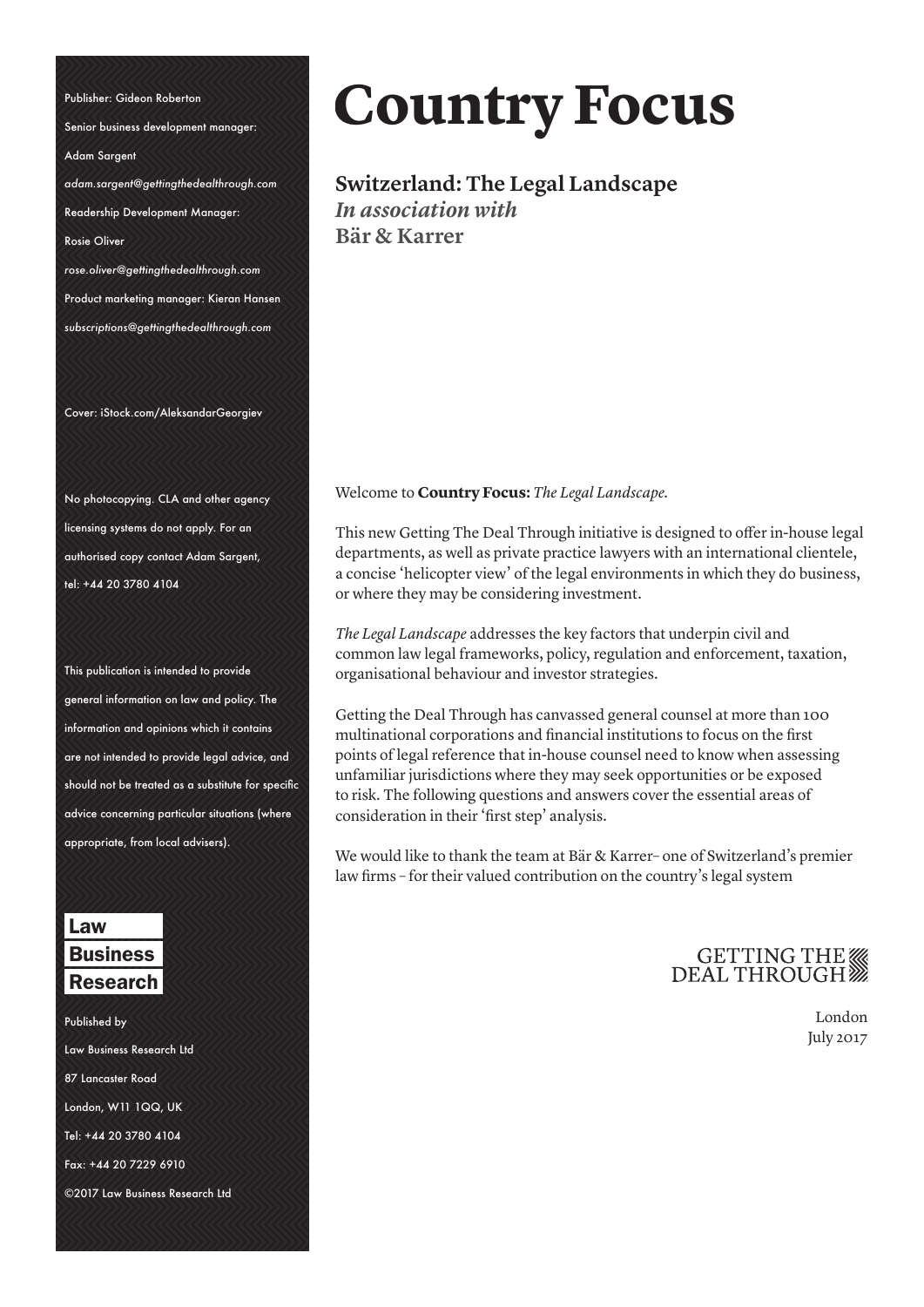## **Switzerland: The Legal Landscape**

**Aurélie Conrad Hari, Susanne Schreiber, Markus Schott, Marie-Christine Balzan Bär & Karrer**

#### **Country overview**

#### **1 Give an overview of the country's economy, its structure and main characteristics, and prevailing government economic policy, particularly as regards foreign investment.**

Located in the centre of Europe, Switzerland is a multi-ethnic and multinational country with a population of about 8 million people. The official languages are German, French, Italian and Romansh. English is widely spoken.

Switzerland is a federal state that is largely influenced by its direct democracy. The federal structure consists of three levels: the Confederation, 26 cantons (states) and approximately 2,400 communes.

Switzerland benefits from a very profitable economy notably due to a stable political system. It is a prosperous and modern market economy with a low unemployment rate (a little over 3 per cent) and a skilled labour force. Switzerland was held to be the world's most innovative economy again in 2016 by the World Economic Forum (ranked first according to the 2016 Global Innovation Index). Moreover, the competitive tax environment, which is strongly influenced by the country's federal structure, leads to a moderate tax burden for both companies and individuals. Overall, investors benefit from a competitive and stable economy and a business-friendly legal environment that treats domestic and foreign investment equally in most fields. Switzerland also offers one of the highest standards of living in the world.

#### **Legal overview**

#### **2 Describe the legal framework and legal culture in your jurisdiction as regards business and commerce.**

Switzerland is a civil law jurisdiction, meaning that the primary sources of law are written codes and statutes. Although case law is of relevance and provides guidance as to the application of the laws, it is of less importance than in common law jurisdictions. Statutes are subject to the overarching authority of the Swiss Constitution, which sets forth the general principles and fundamental rights that shall govern the application of any law in the country where the rule of law applies. The lawmaker is the parliament; the Swiss parliament for federal statutes and the cantonal parliaments for cantonal laws. Generally, the lawmakers, be it on the federal or cantonal levels, can adapt fairly quickly to business needs.

Since Switzerland is a federal state, the legal system encompasses federal and cantonal laws. While the cantons still enjoy a significant level of autonomy in specific areas such as tax, public law, and organization of their judicial system, most substantive laws are enacted on a federal basis and are therefore the same throughout the country (eg, contract, commercial, banking or corporate laws).

This federalism is also reflected in the Swiss court system that consists of three instances. Usually, the first instance courts and the appeal courts are at the cantonal level while the Swiss Federal Supreme Court rules as the third and last instance.

#### **3 What are the main sources of civil and administrative law applicable to companies?**

The main sources of civil law are the Swiss Civil Code and the Swiss Code of Obligations (which include contract, commercial and company laws). The Swiss Private International Law Act (PILA) governs conflicts of law as well as the recognition and enforcement of judgments. This statute also governs international arbitrations with their seat in Switzerland. Jurisdiction in cross-border matters involving a state of the European Union as well as the recognition and enforcement of judgments rendered within such jurisdictions are governed by the Lugano Convention on Jurisdiction and the Recognition and Enforcement of Judgments in Civil and Commercial Matters of 30 October 2007 (LC). The Debt Enforcement and Bankruptcy Act (DEBA) regulates the enforcement of monetary claims against individuals and companies. Federal and cantonal tax laws as well as the Law on Banks or the Federal Act on Stock Exchange and Securities Trading are a few examples of the sources of administrative law.

#### **Dispute resolution**

#### **4 How does the court system operate with regards to large commercial disputes?**

The Swiss Code of Civil Procedure (SCCP) sets forth the procedural rules for civil proceedings. The procedural rules do not make any distinction based on the size of the disputes except in terms of costs. The court costs as well as the indemnification of party costs (to be ultimately borne by the losing party) depend on the value in dispute. A few cantons (ie, Zurich, Bern, St Gallen and Aargau) have a commercial court dedicated to commercial disputes. In the other cantons, commercial disputes are dealt with by the general civil courts.

There are no particular procedural rules that specifically apply to commercial disputes either.

#### **5 What legal recourse do consumers typically have against businesses?**

There is no class action in Switzerland as it is known in the US or now also in some European jurisdictions. However, under specific circumstances, associations can have standing to sue and therefore act on behalf of their members. This can typically be of relevance in respect to consumer claims based on the Unfair Competition Act. According to this Act, an association whose purpose lies in consumer protection can actually start legal action against a company that would have acted in a deceptive way towards consumers.

#### **6 How significant is arbitration as a method of dispute resolution?**

Switzerland is traditionally portrayed as an arbitration-friendly jurisdiction. Arbitration practice is very significant and well-established in Switzerland. Swiss courts are also known to respect and enforce arbitration clauses and awards as well as to assist the arbitral tribunal with coercive measures when required.

Switzerland is a signatory to the Convention on the Recognition and Enforcement of Foreign Arbitral Awards of 1958 (NYC).

#### **7 What other methods of dispute resolution are commonly used?**

Mediation is also used in Switzerland as an alternative method for dispute resolution. While such mechanism has been used for a long time in family disputes, it has now also become more popular for the amicable resolution of commercial disputes. The mediator has no power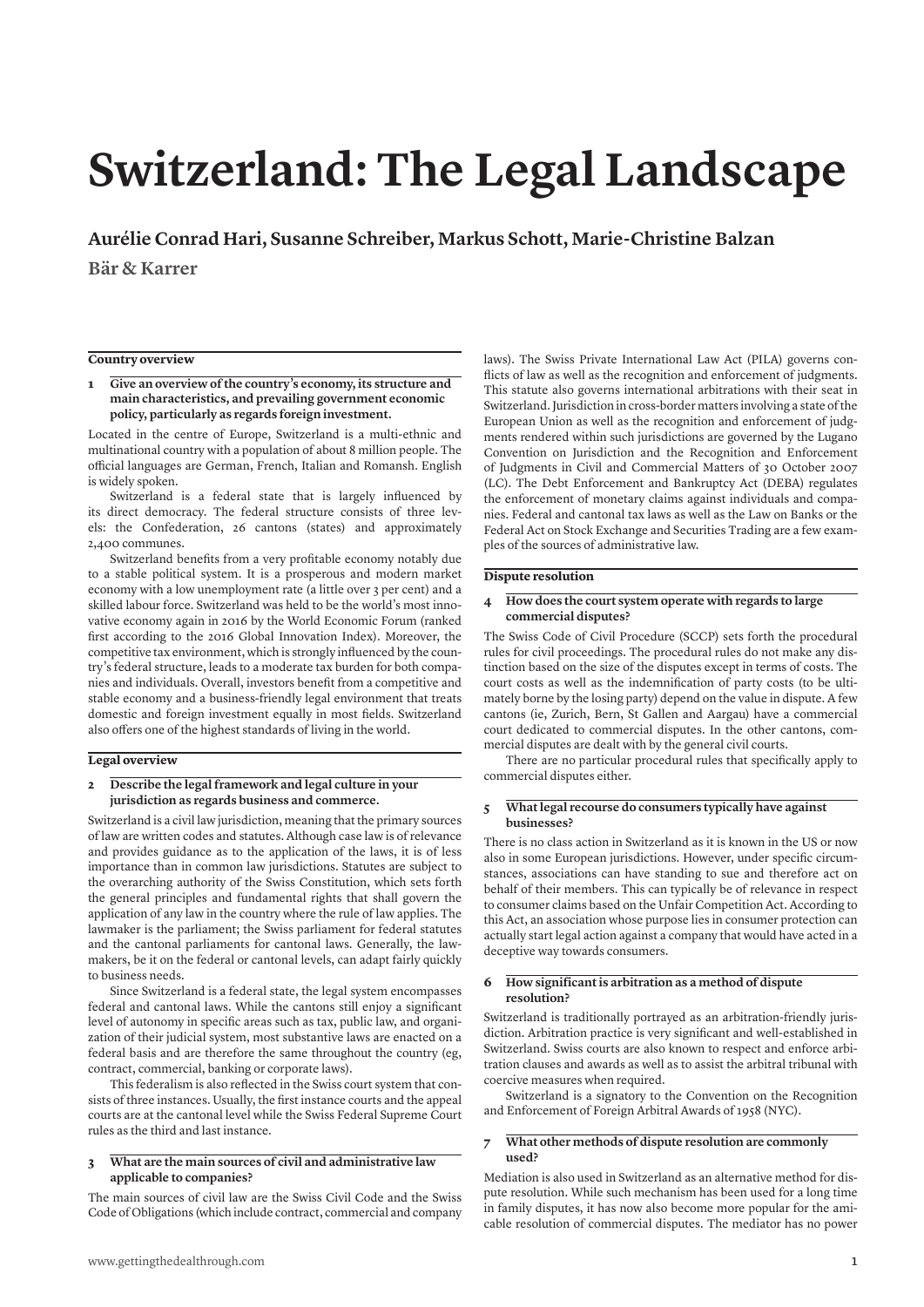to impose any binding solution on the parties but attempts to facilitate settlement negotiations. Should the mediation be successful and result in a settlement, the parties can request the court to ratify such settlement, which then becomes binding with the same effect as a judgment.

#### **8 How easy is it to have foreign court judgments and foreign arbitral awards recognised and enforced in your jurisdiction?**

Recognition and enforcement of foreign judgments is relatively easy in Switzerland. The process is even further facilitated for any judgment that is rendered by a member state of the LC as recognition is then nearly automatic, provided that the required documents are duly filed with the request. In particular, there is no review of the merits of the judgment and only limited exceptions can be raised against recognition in appeal proceedings, but not before the first instance judge who renders its decision on an ex parte basis.

As to foreign judgments emanating from a non-member state of the LC and absent any international treaty, recognition and enforcement is governed by the PILA. Under the PILA, final decisions rendered by a competent court will generally be recognised and enforced provided that the court that rendered the judgment had jurisdiction, the judgment is final and binding (meaning that no ordinary appeal can be filed against the same), and no ground for refusal exists. A ground of refusal would exist if (i) the judgment violates fundamental principles of Swiss public policy, (ii) the opposing party was not properly served, (iii) the judgment violates fundamental principles of Swiss procedural law, or (iv) if the same dispute between the same parties had already been ruled upon by a Swiss judge.

Foreign arbitral awards are recognised pursuant to the NYC, according to which an award shall be recognised unless one of the limited grounds for refusal set forth under article V of the New York Convention is met.

The enforcement of a foreign judgment or award then depends on their nature. Monetary judgments shall be enforced according to the DEBA, while non-monetary judgments shall be enforced as per the rules set forth under the SCCP.

**Foreign investment and trade**

**9 Outline any relevant treaty organisations, economic or monetary unions, or free trade agreements.**

Not applicable.

**10 Are foreign exchange or currency controls in place?** Not applicable.

#### **11 Are there restrictions on foreign investment?**

Not applicable.

#### **12 Are there grants, incentives or tax reliefs for foreign investors or businesses?**

Under cantonal laws, most of the cantons provide for the possibility of granting partial or full relief (tax holidays) on cantonal or communal income taxes to newly established companies within their territory for a maximum period of 10 years. At federal level, tax holidays to newly established companies may be granted for specific economic development areas for a period of up to 10 years (if the relevant canton has also agreed to the tax holidays for the same type of business activity). These companies must be incorporated in the respective territory, and the cantonal governments have a great degree of discretion as to how to determine and implement their tax holidays. The availability and the extent of the tax holidays depend, inter alia, on the type and amount of investment, the number of jobs created and the regional economic planning aspects. Furthermore, the granting of the tax holidays is often subject to certain conditions and restrictions, such as ordinary depreciations to be made during the relevant period or limitations on tax loss carryforwards.

For a foreign business to qualify for the tax holidays, the setting up or restructuring of a business must primarily be in the interest of the regional economy. In general, a manufacturing business or service business closely linked to a manufacturing activity is required. Among many others, the criteria taken into consideration include the creation of new jobs and technological development, the industry

sector (competition with existing businesses should be avoided or mitigated) and the impact of individual tax revenues expected from the jobs created.

In addition, other tax privileges are available to Swiss companies or Swiss permanent establishments of foreign companies at both cantonal and communal level. Apart from domiciliary companies (companies with mere administrative activities in Switzerland) and mixed companies (companies with certain commercial activities in Switzerland that derive most of their income from non-Swiss sources), there is a special holding regime that essentially grants full exemption from cantonal and communal (corporate) income taxes, and generally provides for reduced cantonal and communal capital taxes. At federal level, holding companies are subject to corporate income tax (at an effective rate of 7.83 per cent) and may further benefit from the participation relief with regard to dividends and capital gains on qualifying investments. A qualifying investment is given if (i) a Swiss company holds at least 10 per cent of the nominal capital of its subsidiary or (ii) the investment has a fair market value of 1 million Swiss francs. Please note that the participation relief in relation to capital gains requires a sale of minimum 10 per cent shareholdings that have been held for a period of at least 12 months.

The Corporate Tax Reform III (CTR III) was approved by the Swiss Parliament in June 2016. Under the proposed package, the privileged taxation (holding, mixed or domiciliary company taxation, finance branches, taxation as principal company) was to be abolished as of 1 January 2019. The cantonal and communal tax regimes were to be replaced with other measures that further contribute to an attractive tax environment in Switzerland (such as the introduction of a patent box, super-deduction for R&D expenses, and the separate, privileged taxation of built-in gains that have arisen under a former cantonal tax privilege). However, on 12 February 2017 the CTR III package was submitted to a referendum, and that package was rejected. It is fair to assume that a new bill including the CTR III's main points will be elaborated and published again shortly.

#### **13 What are the main taxes that apply to cross-border or foreignowned business and investors?**

A foreign business may set up either a subsidiary or a permanent establishment (PE) in Switzerland. A Swiss subsidiary (or Swiss PE) of a foreign company is generally subject to corporate income tax at federal, cantonal and communal level (see also participation relief above in question 12) as well as capital taxes at cantonal and communal level. The tax rates in relation to these two taxes may vary from canton to canton, with the effective corporate income tax rates ranging from approximately 12.5 to 24.5 per cent (unless the holding regime is applicable, in which case the effective rate amounts to solely 7.83 per cent) and the effective capital tax rates ranging from approximately 0.1 to 0.5 per cent (unless the holding regime is applicable, in which case the effective rates are even lower). In addition, a value added tax of 8 per cent will be levied on most goods and services at federal level.

Dividends paid by the Swiss subsidiary to its foreign parent company may be subject to Swiss withholding tax of 35 per cent, but many double tax treaties concluded by Switzerland provide for a reduced withholding tax rate (residual withholding tax) or exemption (both subject to certain conditions).

Finally, additional taxes or levies (such as stamp duty, Swiss securities transfer tax and insurance premium tax) may be applicable on certain transactions.

#### **Regulation**

#### **14 Which industry sectors are regulated or controlled by the government?**

Most industry sectors in Switzerland are subject to some degree of governmental regulations on the federal or cantonal level. Some of the most strictly regulated sectors include:

- financial markets, including banking, insurance and security trading;
- pharmaceuticals, medicinal products and medicine;
- agriculture and food;
- electricity;
- telecommunications; and
- gambling.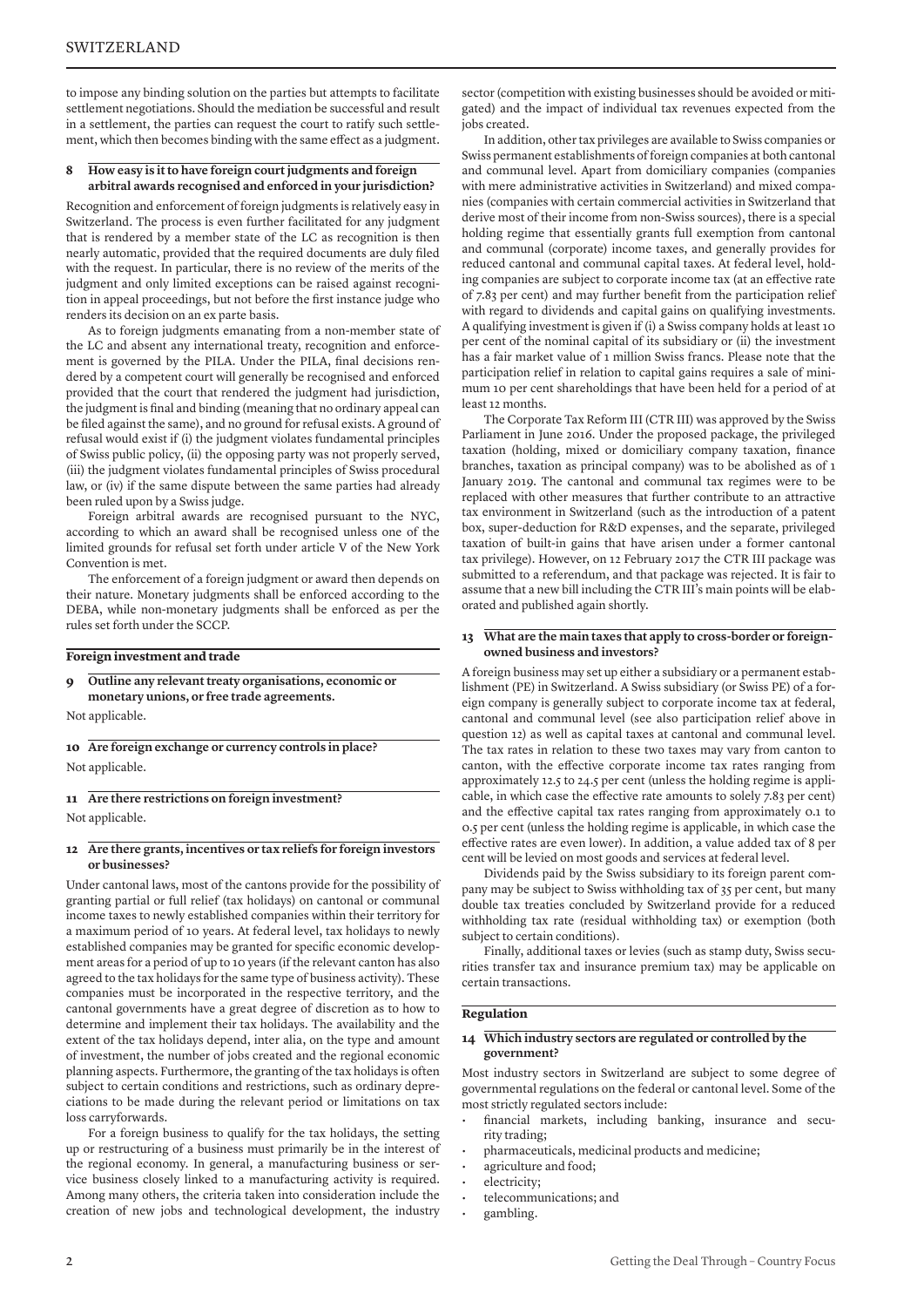In principle, businesses are operated by private companies in most sectors. However, in some sectors, the government on the federal or cantonal level may still hold majority stakes in selected companies (mainly as a legacy of monopolies prior to privatisation of the respective sector). Sectors with state-owned companies include:

- postal services;
- telecommunications;
- electricity; and
- railway services.

#### **15 Who are the key industry regulators, and what are their powers?**

The Swiss Financial Market Supervisory Authority (FINMA) supervises banks, insurance companies, stock exchanges, securities dealers, collective investment schemes, and other financial service providers. It protects creditors, investors and policyholders in order to ensure an effective functioning of Switzerland's financial markets.

The Swiss Agency for Therapeutic Products (Swissmedic) is responsible for the authorisation of therapeutic products and the supervision of the respective market. It primarily aims to protect the health of patients and safeguard the security of supply.

#### **16 What are the other main enforcement authorities relevant to businesses?**

The Swiss Federal Electricity Commission (ElCom) oversees, among others, electricity tariffs, and it rules on disputes relating to network access. It is responsible for securing a supply of electricity and a competitive electricity market.

#### **17 On which areas have regulators particularly focused their recent enforcement activities?**

The Competition Commission (COMCO) is the Swiss agency for antitrust matters. Being the responsible authority for applying the Federal Cartel Act, its tasks include combating harmful cartels and companies abusing a dominant market position as well as enforcing merger control legislation.

The Price Regulator monitors prices in areas without workable competition in order to prevent abusive prices. Its aim is to ensure fair prices for consumers. It intervenes in sectors, where competition is expected to be low due to regulation or dominant companies in the market (and where there is no other specialised authority regulating prices).

The Federal Data Protection and Information Commissioner (FDPIC) supervises and advises federal bodies as well as private companies regarding data protection and data security issues. Data protection and information commissioners exist also on the cantonal level with regard to data handling by the respective cantonal authorities.

The Swiss Federal Tax Administration (SFTA) is the primary governmental authority with respect to federal taxes (such as VAT and Swiss withholding tax) and their compliance by collecting the respective taxes and issuing various circulars elaborating on the interpretation of the relevant Swiss tax laws. Also, in relation to cantonal and communal taxes, the SFTA oversees the cantonal tax authorities and, together with the cantonal authorities, ensures the implementation of the Federal Act on Harmonisation of Direct Taxes.

#### **Compliance**

#### **18 What are the principal bribery, corruption and money laundering concerns for businesses?**

As a consequence of the financial market crisis, FINMA has generally intensified its financial market supervision in recent years. In particular, tax compliance of banking clients has become an area of focus. Other areas of tightened regulation and supervision are research involving humans and competition law.

#### **19 What are the main data protection and privacy risks for businesses?**

Not applicable.

#### **20 What are the main anti-fraud and financial statements duties?**

#### Not applicable.

**21 What are the main competition rules companies must comply with?**

Not applicable.

**22 Outline the corporate governance regime.**

Not applicable.

#### **23 Can business entities incur criminal liability? What are the sanctions for businesses, related companies and their directors and officers for wrongdoing and compliance breaches?**

Corporate entities can only be subject to criminal liability under Swiss law in very specific circumstances. Generally speaking, the perpetrator (ie, the individual) is primarily subject to criminal sanctions. However, if the author cannot be identified due to a lack in the company's organisation, then the corporate entity can subsidiarily be held liable and be subject to criminal sanctions (article 102(i) of the Swiss Criminal Code  $(SCC)$ ).

In respect of specific offences, such as money laundering or participation in a criminal organisation, the corporate entity can incur a primary criminal liability irrespective of any individual being identified should the company not have taken all the requested measures to prevent the offence being committed (article 102(2) SCC).

Within the context of regulated sectors, such as banking and financial services, directors and officers may also be subject to administrative sanctions in case of wrongdoings committed by themselves. Depending on the sanctions imposed on the directors or officers, it may result in the same being prevented from acting in the same area of business.

#### **Business operations**

#### **24 What types of business entity are most commonly used by foreign investors and why? What are the main requirements for their establishment and operation?**

Not applicable.

#### **25 Describe the M&A market and the merger control regime. How easy is it to complete deals in your jurisdiction?**

Not applicable.

#### **26 Outline the corporate insolvency regime. Is bankruptcy protection available for corporates?**

Bankruptcy is ordered by a civil judge further to (i) the request of a creditor in possession of an enforceable judgment acknowledging a debt or (ii) a notification made by the directors of a company in the case of over-indebtedness of the same where the directors are under a duty to notify the judge immediately.

Bankruptcy can also be requested by the debtor or a creditor if the former has stopped paying its debts.

Upon request of the board of directors or of a creditor, the judge can postpone the declaration of bankruptcy provided that a satisfactory financial reorganisation can be contemplated.

Alternatively, composition proceedings can also be requested by the debtor, which occur more frequently in practice than the postponement of the adjudication of bankruptcy. If the requirements are met, the judge first grants a provisory moratorium of up to four months. The court can appoint a provisional administrator that will supervise the company and assess its financial situation in view of determining whether a successful financial reorganisation or a composition agreement appears realistic. The judge can submit specific decisions of the company to prior approval of the administrator or order the administrator to take over the management of the company completely. Composition agreements can be entered into either as a debt-restructuring agreement (pursuant to which full payment of the claim is offered by the debtor but subject to new terms and conditions as to the timing of payment) or a dividend agreement (where the debtor offers only partial payment of the debt and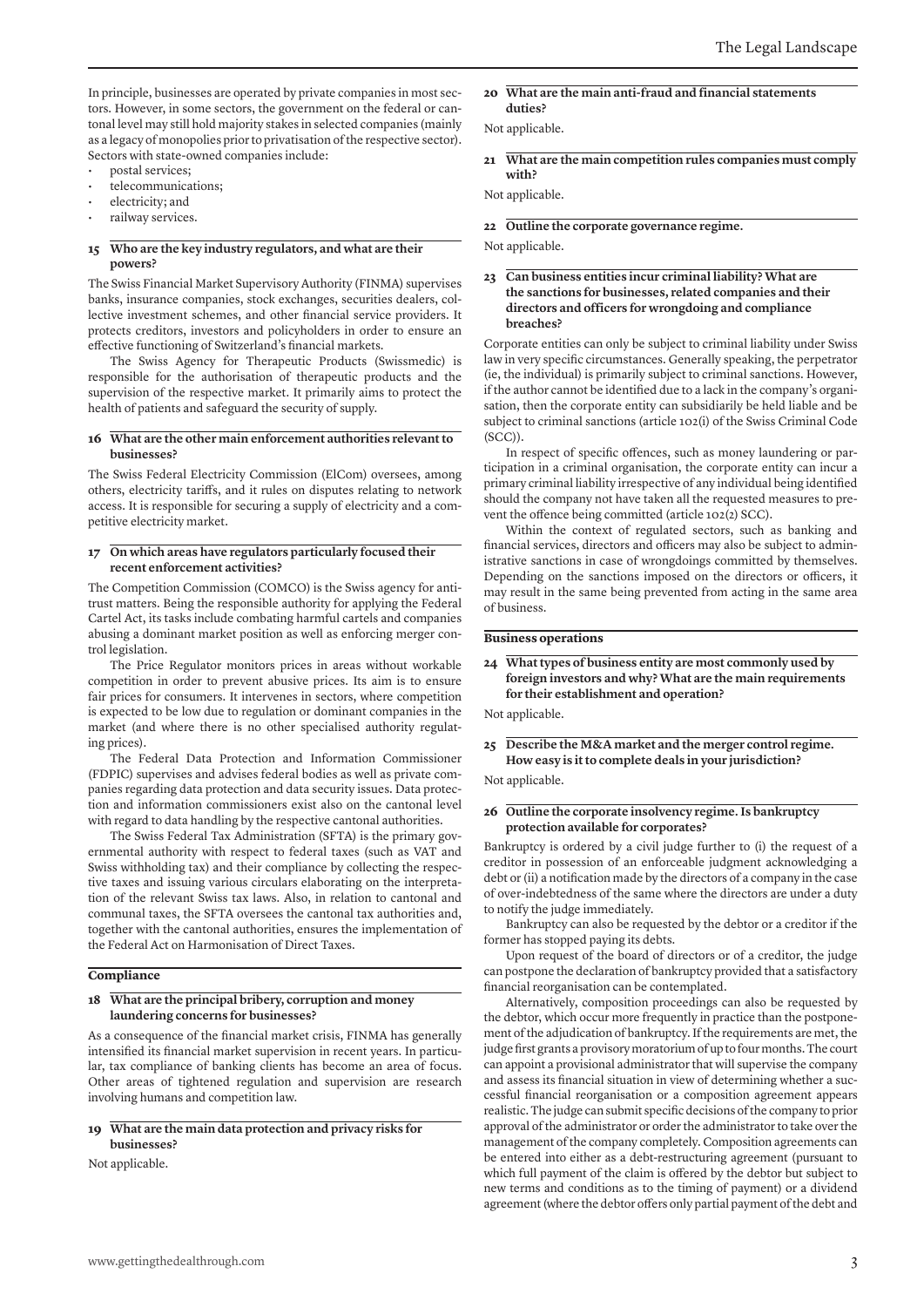the creditor agree on a waiver for the remaining part of its claim). Such composition agreements are subject to the creditors' approval.

If the chance of success of such a reorganisation or composition agreement appears likely, the judge shall grant the definite moratorium for an additional period of four to six months. Such deadline can be extended to 12 or even 24 months in complex cases. In the definitive moratorium, an administrator must be appointed.

In the case of the success of the reorganisation or if a composition agreement is entered into, the composition proceedings are terminated and the debtor recovers its powers to run its business without any further supervision of the administrator, or the court. Should the reorganisation fail, bankruptcy starts and the company will be wound up.

#### **Employment**

#### **27 How easy is it to enter into and terminate employment contracts?**

Swiss employment law is based on the principle of freedom of contract, with relatively few areas strictly regulated. Private employment contracts can usually be terminated quite easily and such terminations generally do not trigger any severance payment.

Employment contracts can be concluded for a fixed or for an indefinite period of time. As the termination of employment contracts is usually simple, not requiring any specific grounds for termination, and does not lead to monetary consequences, employment contracts are usually entered into for an indefinite period of time, except where there is a concrete reason to conclude a fixed-term employment contract.

A fixed-term employment relationship ends without notice when the agreed period ends. If it is tacitly extended beyond the agreed duration, it is deemed to be an open-ended employment relationship. Any employment relationship contracted for a fixed-term exceeding 10 years may be terminated by either party after 10 years subject to six months' notice for the end of a month.

An employment relationship that was concluded for an unlimited period of time may be terminated by either party at any time subject to the applicable notice period. Notice periods must be the same for both parties. According to the statutory rule, such notice period shall be one month during the first year of service, two months in the second to the ninth years of service, and three months beyond that, always expiring at the end of a calendar month.

These statutory notice periods are not compulsory and may vary based on individual, standard or collective employment contracts. Such notice periods, however, cannot be reduced to less than one month except if set forth in a collective employment contract and only for the first year of service.

The sole limitation to the flexibility surrounding the right to terminate the employment contract (subject to compliance with the notice period) lies in the protection against abusive dismissal.

While the threshold for a dismissal to be deemed wrongful is quite high and therefore rarely achieved, one shall note that even wrongful dismissal does not affect the validity of the termination. Consequently, even where unlawful, a termination remains valid. The employee shall, however, be entitled to claim for compensation corresponding to up to six months' salary.

Apart from the rules regarding wrongful termination, specific protection exists against termination given at an inopportune time by the employer or the employee. Unlike the effect of a wrongful dismissal that does not affect the validity of the termination as such, any termination notice given during such a protection period is void. Such protection applies for a limited period (depending on the duration of the employment relationship) during an employee's incapacity to work due to illness or accident. The same protection is also granted to women during pregnancy as well as during the 16 weeks following childbirth.

When such a situation triggering a protection period occurs after the termination notice was given, termination is not void but the notice period is suspended and resumes upon completion of the protection period.

Finally, irrespective of any protection period, both the employer and employee may terminate the employment relationship with immediate effect at any time for cause. Termination can validly occur for cause provided that specific circumstances render the continuation of the employment relationship inconceivable for the party giving notice. Generally speaking, such circumstances must affect the trust

relationship between the parties in such a way that the continuation of the employment relationship cannot be required.

Further to termination, be it ordinary, wrongful or for cause, the parties can always agree on a settlement to regulate the terms and conditions of the termination.

#### **28 What are the key rights of local employees?**

Employees rights include:

- compensation;
- overtime payment (if nothing contrary is provided in the employment contract);
- annual leave (minimum four weeks per year) and public holidays;
- right to a salary for a limited period of time during sickness;
- pension fund contributions;
- reimbursement of costs;
- data protection;
- personality rights protection;
- right to a reference letter; and
- a limited right to waive mandatory rights during the employment relationship and the month following it.

#### **29 What are the main restrictions on engaging foreign employees?**

All foreigners intending to work in Switzerland must obtain work permits that are required by the employer from the relevant cantonal population office.

Work permits are granted for a limited duration (for a maximum of five years but renewable). Switzerland applies quotas to foreign workers who come from outside the European Union.

There are several types of work permits depending on the employee's and employer's situation (for example, employees posted in Switzerland by a foreign employer (secondment), employment contracts signed with a Swiss employer, employment in Switzerland for a fixed-term duration, etc).

Employing foreigners without the necessary work permit may be subject to a monetary fine.

The employer must also declare any employee working in Switzerland to the relevant social security insurance body. Failure to do so can be subject to monetary fines and criminal proceedings.

#### **30 What are the other key employment law factors that foreign counsel, investors and businesses should be aware of ?**

Switzerland is generally considered an employer-friendly jurisdiction.

Swiss employment law does not provide for any minimum salary. Minimum salary can, however, be provided for in collective employment contracts.

One should bear in mind that given the limited protection granted by Swiss employment law to the employee, the latter is usually considered as the weak party to the employment contract. Consequently, any lack of clarity or uncertainty as to the content of the contractual documentation is likely to be interpreted to the detriment of the employer.

#### **Intellectual property**

#### **31 Describe the intellectual property environment. How effective is enforcement and what are the key current issues?**

Not applicable.

#### **Legal reform and policy**

#### **32 What are the key issues in legal reform, government policy and the economy?**

If 100,000 Swiss citizens sign a popular initiative to request an amendment of the Federal Constitution, the request is submitted to a popular vote. The amendment will be implemented if a majority of the people and of the cantons accept the proposal. Moreover, Swiss citizens may call for a referendum on any new legislation enacted by the parliament. For a referendum to be held, it must be demanded by 50,000 Swiss citizens.

Popular initiatives and referendums are important elements of the Swiss direct democratic system and have a significant influence on the government's policies. In recent years an increasing number of popular initiatives and referendums had a massive effect on the economy, such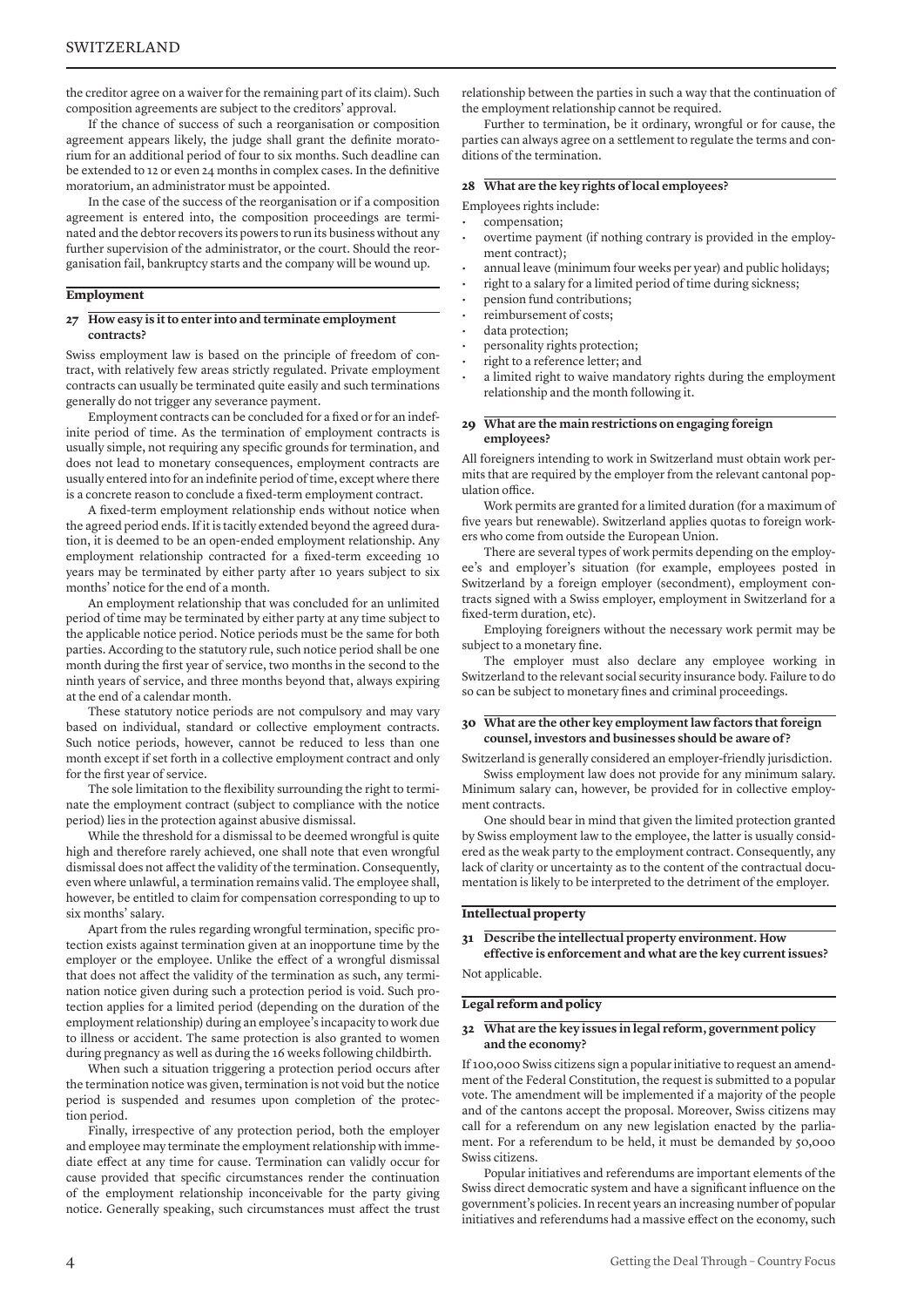as a popular initiative against excessive remuneration of executives and a referendum on company taxation.

#### **33 Are there any significant legal developments ongoing or pending? What are their effects on the business environment?**

The EU is Switzerland's most important partner when it comes to foreign trade. Not being a member of the EU, the relationship between Switzerland and the EU is based on bilateral agreements. For Switzerland, these agreements ensure reciprocal market access in selected areas such as air transport and trade in goods. Moreover, the agreement on free movement of persons allows Swiss and EU citizens under certain conditions to choose their workplace and residence freely within the territories of the contracting parties.

Recently, the relationship between the EU and Switzerland has faced several challenges. First, Switzerland and the EU have entered into negotiations regarding an agreement on institutional issues. According to EU representatives, this agreement should ensure that current and future agreements on market access are automatically adapted to changes of the respective EU laws and subject to unified jurisdiction. However, such rules are heavily criticised in Switzerland for violating Swiss sovereignty. Second, a popular initiative against mass immigration, which aims to limit immigration through quotas, was accepted in 2014. Although the initiative is in conflict with the bilateral agreement on free movement of persons, it has been implemented largely in accordance with the agreement.

#### **Resources and references**

**34 Please cite helpful references, for example sources of law, websites of major regulators and government agencies.**

Not applicable.

#### **Resources and references**

- **34 Please cite helpful references, for example sources of law, websites of major regulators and government agencies.**
- **Websites of major regulators and government agencies**
- The Swiss Financial Market Supervisory Authority (FINMA): www. finma.ch/en
- The Swiss Agency for Therapeutic Products (Swissmedic): www. swissmedic.ch/?lang=en
- ElCom: www.elcom.admin.ch/elcom/en/home.html
- COMCO: www.weko.admin.ch/weko/en/home.html
- The FDPIC: www.edoeb.admin.ch/index.html?lang=en
- The Swiss Federal Tax Administration (SFTA): www.estv.admin. ch/estv/en/home.html

#### **Sources of law**

- Swiss Civil Code: www.admin.ch/opc/en/classified-compilation/19070042/index.html
- Swiss Code of Obligations: www.admin.ch/opc/en/classified-compilation/19110009/index.html
- Swiss Private International Law Act: https://www.admin.ch/opc/ fr/classified-compilation/19870312/index.html
- Lugano Convention on Jurisdiction and the Recognition and Enforcement of Judgments in Civil and Commercial Matters of 30 October 2007: www.admin.ch/opc/fr/classified-compilation/20082721/index.html
- The Debt Enforcement and Bankruptcy Act: www.admin.ch/opc/ fr/classified-compilation/18890002/index.html
- Swiss Code of Civil Procedure: www.admin.ch/opc/en/classifiedcompilation/20061121/index.html
- Unfair Competition Act: www.admin.ch/opc/fr/classified-compilation/19860391/index.html
- Convention on the Recognition and Enforcement of Foreign Arbitral Awards of 1958 (NYC): www.admin.ch/opc/fr/classifiedcompilation/19580084/index.html
- Federal Act on Harmonisation of Direct Taxes: www.admin.ch/ opc/fr/classified-compilation/19900333/index.html
- Federal Cartel Act: www.admin.ch/opc/en/classified-compilation/19950278/index.htm
- Swiss Criminal Code: www.admin.ch/opc/en/classified-compilation/19370083/index.html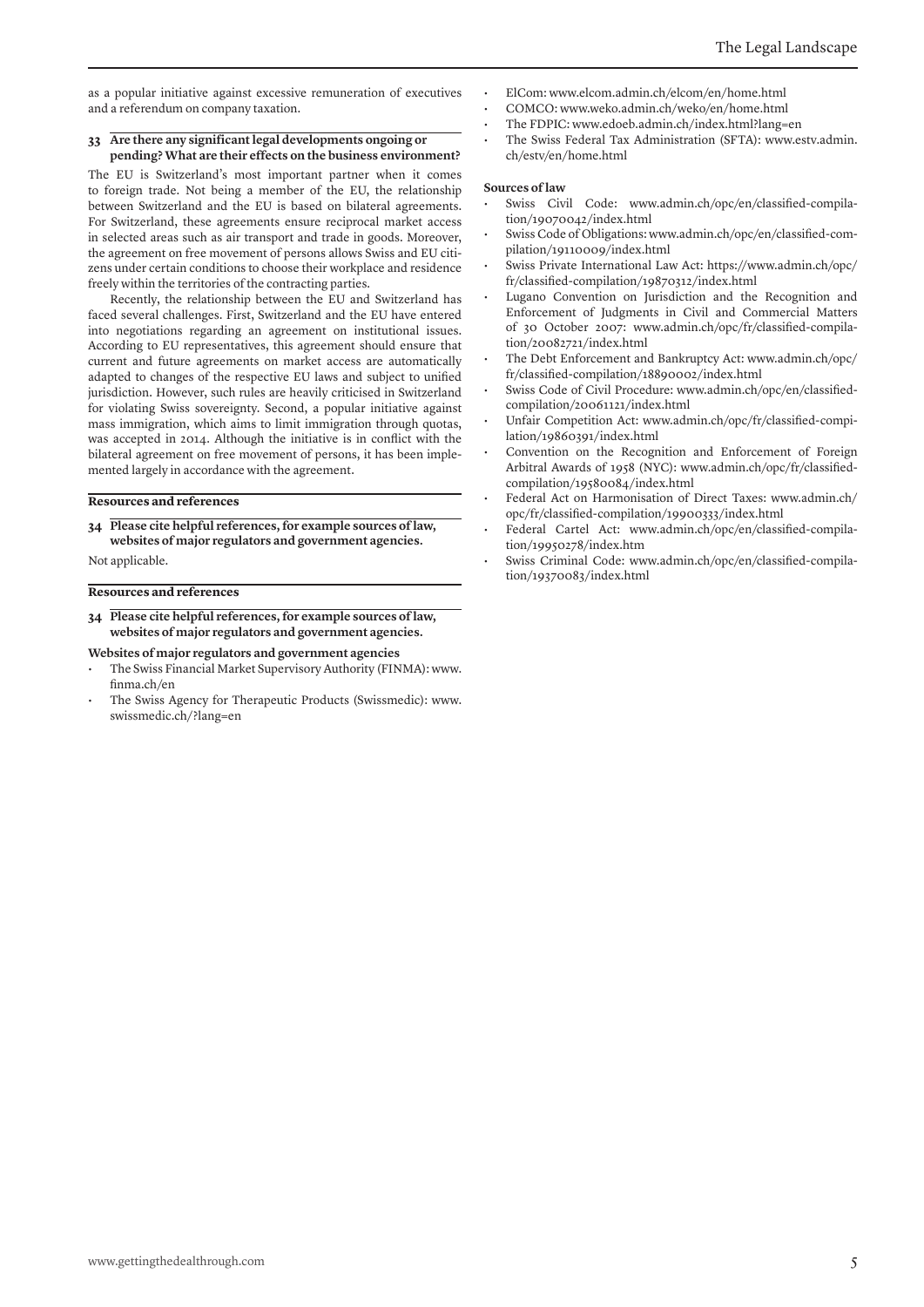#### **Authors**



#### **Aurélie Conrad Hari**

Aurélie Conrad Hari has a broad experience in handling complex multi-jurisdictional civil cases including trust and estate litigation. She advises and represents both private clients and corporate entities in domestic and international litigation and arbitration.

She specialises in banking and financial disputes as well as private clients' assistance and representation in estate matters.

Her practice also encompasses commercial, contract, corporate and shareholders' disputes, insolvency as well as asset recovery together with the recognition and enforcement of foreign judgments and arbitral awards.

Aurélie Conrad Hari regularly publishes and speaks in her fields of specialisation. She serves as President of the Litigation Commission of AIJA (International Association of Young Lawyers) and also leads the Specialized Forum on Dispute Resolution set up by the Geneva Bar Association in 2017.

She is listed as leading lawyer by *Citywealth* as well as one to watch in the *Global Elite Private Client Directory*.

aurelie.conradhari@baerkarrer.ch

#### **Susanne Schreiber**

Susanne Schreiber comprehensively advises corporate clients on domestic and international tax matters.

She advises listed or privately held groups on tax-related questions, in particular regarding restructurings, cross-border and domestic M&A transactions (sell and buy side, pre-deal carve outs, post-merger integration) and financing. She supports institutional investors and private equity companies throughout the investment cycle with tax advice.

Susanne Schreiber lectures at the HSG (University of St Gallen) and is a frequent speaker at national and international tax seminars, such as IFF and ISIS. She regularly publishes on tax topics, mainly in the area of international corporate tax, mergers & acquisitions and restructurings.

She won the category 'Rising star: Tax' at the IFLR Europe Women in Business Law Awards 2016.

susanne.schreiber@baerkarrer.ch



#### **Markus Schott**

Markus Schott has broad experience in all kinds of regulatory and administrative law matters including governmental supervision, public procurement, and administrative sanctions. He advises and represents clients in the life science and food, banking, finance and insurance, transportation and infrastructure sectors. He also drafts expert opinions in these fields.

Markus Schott is also specialised in representing clients in administrative and civil litigation proceedings as well as international administrative and legal assistance proceedings.

He teaches public economic law at the University of Zurich and he publishes regularly in his fields of interest.

Markus Schott is singled out for his in-depth knowledge of the life science sector and is described as 'a very efficient, highly flexible and accessible lawyer' (*Chambers Europe* 2015). *Legal 500* 2015 highlights that he is 'recommended for regulatory matters in the healthcare and life sciences sector'.

markus.schott@baerkarrer.ch



#### **Marie-Christine Balzan**

Marie-Christine Balzan's practice focuses on labour law and regularly advises Swiss and foreign enterprises in this field. Besides, she is a litigation lawyer with extensive experience in labour law, commercial and financial litigation, banking, white-collar crime and intellectual property (brand mark and design). She has been involved in numerous complex litigation proceedings.

In transactions she regularly advises on aspects of employment law, eg, on mass dismissals. Due to her former activity as an auditor she has broad knowledge in accounting.

marie.balzan@baerkarrer.ch